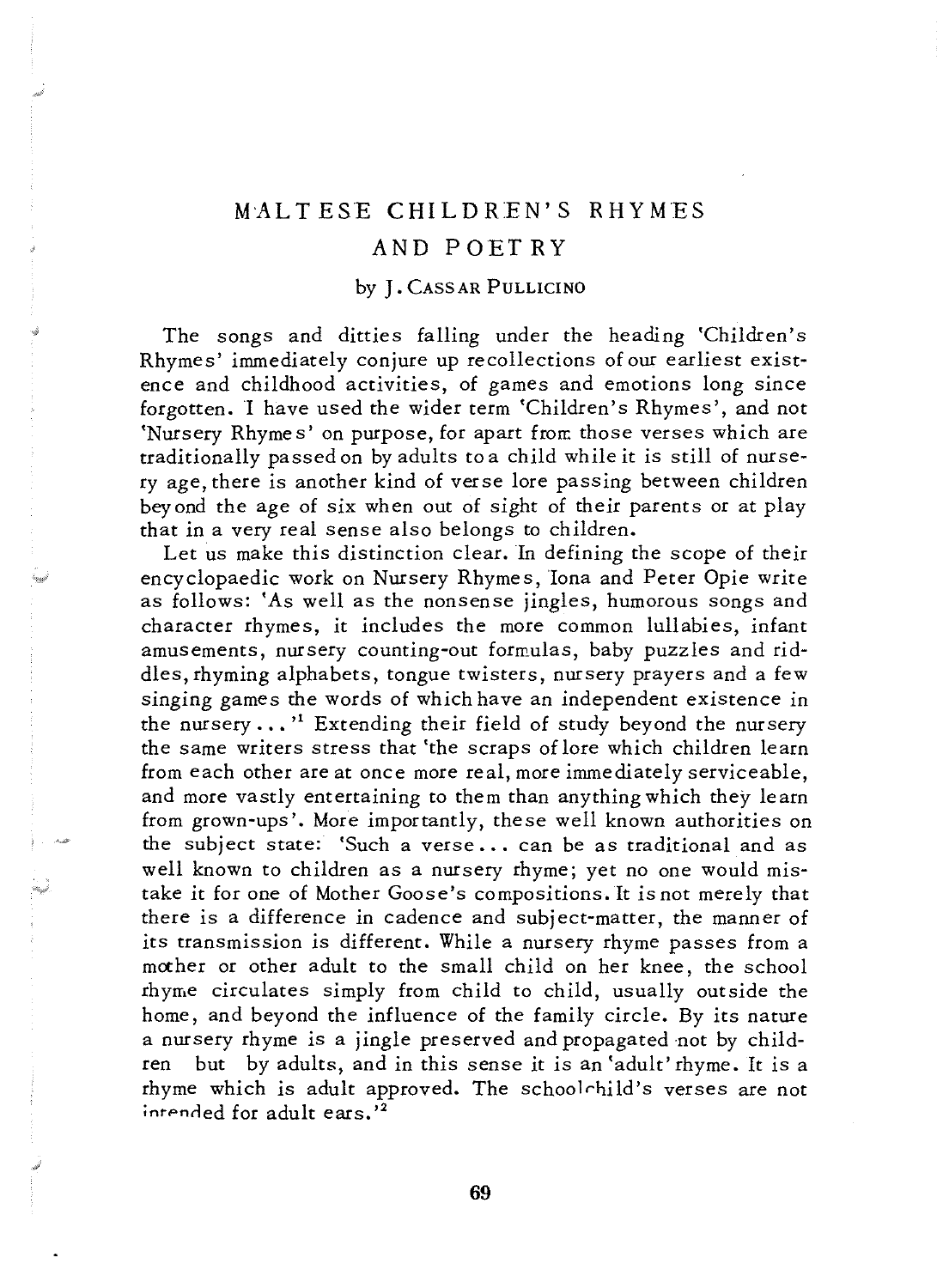How do Maltese children fare in this tiny branch of traditional lore? To what extent do they share this universal experience and delight in apparently triyial verses that nevertheless endure for generations whereas newer compositions become dated and forgotten? There *is* a considerable Maltese material which can be grouped under the heading *Children's Rhymes*, whether of the nursery type or not. A few texts, tentatively recorded in 1904 by H. Stumme and by some local writers in the early years of this century,<sup>3</sup> were expanded by the present writer in  $1948$  into a modest collection<sup>4</sup> which has since doubled in *size* and awaits publication. The material is therefore available, and to a certain extent we may say that our young have definitely not lost the power of entertaining themselves and that they *still* cherish *this* part of their traditional lore. But a very real danger has reared *its* ugly head amongst us. Owing to social pressures and to a mistaken sense 'of prestige values equating higher status with 'Englishness' in speech and manners, many Maltese parents generally tend to discard the words and jingles *in*  which they were themselves brought up *in* favour of English rhymes that are in reality alien to the Maltese tradition. Matters are not made any better *in* the schools, where Maltese rhymes do not *figure*  in the organized play *activities* of the pupils. As verses learnt *in*  early childhood are not usually passed on again *until* the *little liste*ners have grown up, and have children of their own, what may well happen *is* a complete break *in* the process of transmission which, *in* some thirty years *time,* might result in the disappearance of a good part of our traditional nursery lore, and cons equently in the loss or distortion of our national identity.

Nursery rhymes everywhere serve to measure the child's progress as regards ability to talk and repeat what *it* hears. For *it is* by dint of repetition and imitation that the child *is* ushered into *its* new world of aural and oral adventures expressed in *simple* rhyme and doggerel. The child experiences *its* first journey on *its* father's knee as *it is* rocked to and fro to the accompaniment of a special'rhyme:

| Banni bannozzi,              | Clap, clap your hand              |
|------------------------------|-----------------------------------|
| $\dot{G}$ ej it-tata g ej    | For Daddy is coming               |
| Bil-pastizzi u bil-habbtejn, | He brings you cheesecakes and     |
|                              | money,                            |
| Kollox $gbd$ (child's name)  | Everything for (child's name)     |
| $W$ gbal $xejn$ .            | And nothing (for the other baby). |
| (Tarxien)                    |                                   |

Out children's delight in this jingling sort of rhyme has *its* close counterpart in *Sicily,* where the first line of the verse bears an uncanny resemblance to the Maltese version: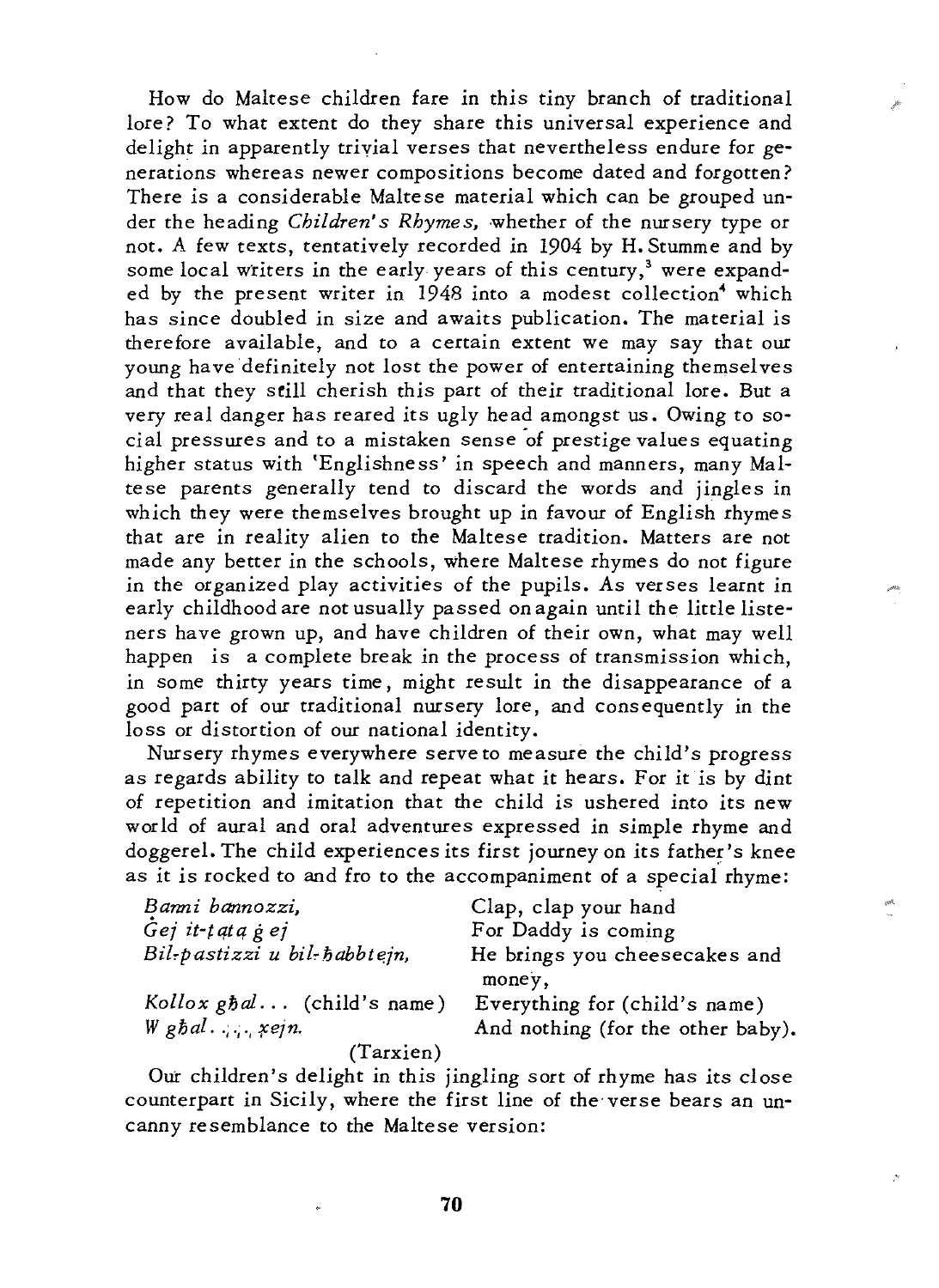Manu manuzzi Pani e ficuzzi Veni lu tata Porta 'i cusuzzi Nuatri nn' 'i manciamu E a *Toto* 'un cci nni damu.5

Far away to the North and a thousand miles away from Malta, English babies receive a similar exhortation:

> Clap hands! Clap hands! Till daddy comes home; Daddy's got money And mammy's got none. $^6$

Lullabies or cradle songs also form part of nursery lore. Up to some years ago a traditional lullaby in Maltese survived in these islands, running into some sixteen stanzas of which, however, only two or three were well-known. It was first collected by L. Bonelli and published in 1895.7 It *is* an exquisite *piece* of popular composition, rich in imagery and poetic feeling, opening with the following lines:

| Orgod, ibni, orgod                                      | Sleep, sleep, little child     |
|---------------------------------------------------------|--------------------------------|
| Fil-benni en a tal-harir Laam!                          | In the cradle made of silk     |
|                                                         | Sleep!                         |
| Dik ommok il-Madonna,                                   | The Holy Virgin is thy Mother, |
| Missierek Gesù Bambin Laaam! And the Child Jesus is thy |                                |
|                                                         | father  Go to sleep!           |

Apart from the opening and closing stanzas, the lullaby maybe sub-divided into three main parts i.e. (a) a dialogue between Mother and Child, (b) aspects of the Holy Family's life during the Flight into Egypt, and (c) an invocation to angels, saints, etc. to induce the child to sleep. The identification of the child and its parents with the Holy Family lies at the basis of this popular composition. This motif has been current among Christian mothers since the early years of Christianity and the opening words of the song *(Orqod, ibni, orqod)* link up in wording and spirit with the lullaby, dating probably from the twelfth century, which the Madonna herself is believed to have sung to the Baby Jesus, beginning with the line  $Dor$ *mi, fili, dormi* (sleep, my son, sleep)8.

The dialogue between the Holy Mother and the Baby Jesus in the cradle compares in its delicacy of feeling and pathos with that exchanged between Mary and the crucified Christ in the composition by Jacopone da Todi (1240-1306) entitled *Il Pianto della Vergine*  (The Virgin's Lament).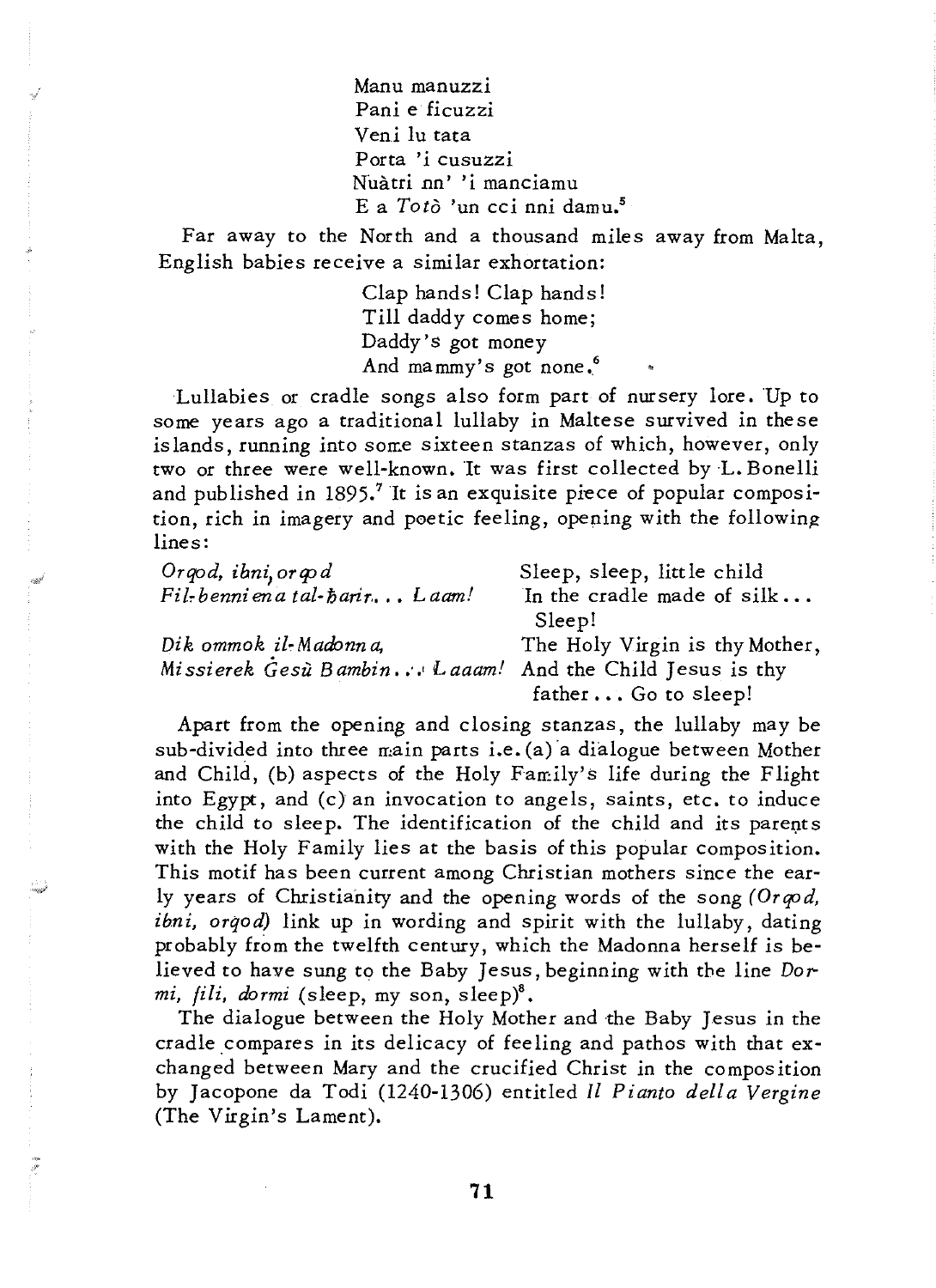In the second part we have various scenes *depicting* the *episode*  of the Holy Family's rest during the journey to  $E$ gypt  $-$  the Mother swathes the Baby Jesus *in his* swaddling clothes, St. Joseph rocks *him in* the cradle and *sings* lullabies to *him.* Comparable folk material from *Sicily* shows the Madonna in the act of breast-feeding the *Divine* Son, Ss. Martha and Magdalen help her put up the cradle, while St. Joseph rocks the baby to sleep. These variants of a widespread European tradition that has evidently travelled as far South as Malta draw their *inspiration* from an *episode* of the Flight *into*  Egypt which traditionally records arest on the journey and *is* known in Christian art as *Il Riposo*. From the 16th century onwards it has attracted many artists with varying degrees of success (e.g. Lucio Massari).<sup>9</sup>

In the third part of the Maltese cradle song we read that, in addition to supernatural helpers such as the Madonna, St. Claire, St. J oachim and the Angels, the tired mother invokes sleep itself.Sleep *is personified as a person coming from afar and wearied out with his* exertions, or described as something which the mother could wrap up *in* a paper and carry home with her:

| Li kont naf dak nghasek fejnu                      | If I knew where your sleep is hidden                                |
|----------------------------------------------------|---------------------------------------------------------------------|
| Kemm kont ni gri mmur ghalih!                      | I would make haste and fetch it,                                    |
| Gewwa karta bajda nsorru,                          | Wrap it up in white paper                                           |
| 'L ibni ckejken ni gi ntih.                        | And give it to my little one.                                       |
| Ejja, naghsu, ejja,<br>Ejja mill-b'ghod, ghajjien, | Come, o sleep, come,<br>Come from afar, however wearied<br>you are, |
| Biex traggadli 'l ibni & ckejker.                  | Make my little one sleep                                            |
| Halli minnu nistrieh jien.                         | That I may get some rest.                                           |

In *Sicily,* sleep *is* likewise conceived as a person wandering on his never-ending job. The mother asks *him:* 'Where are you off to?' And he replies: 'I go to induce children to sleep, and I make them sleep three times a day  $-$  in the morning, at noon and in the evening'. Like the Maltese song, the Sicilian verse invokes sleep to come from afar, *Sonnu*, *veni du luntanu* or from the East, *Suonnu*, *veni di Liuanti* (Noto) or from over the seas, *Veni, suonnu, di lu mari* (Monterosso)<sup>10</sup>

Naturally this lullaby stands in a class of *its* own and very few nursery rhymes reach up to *its* standard. Some rhymes, however, are quite serious *in* tone and content. One well-known stanza, *in* particular, reflects our people's preoccupation with the lack of sufficient rain in Malta: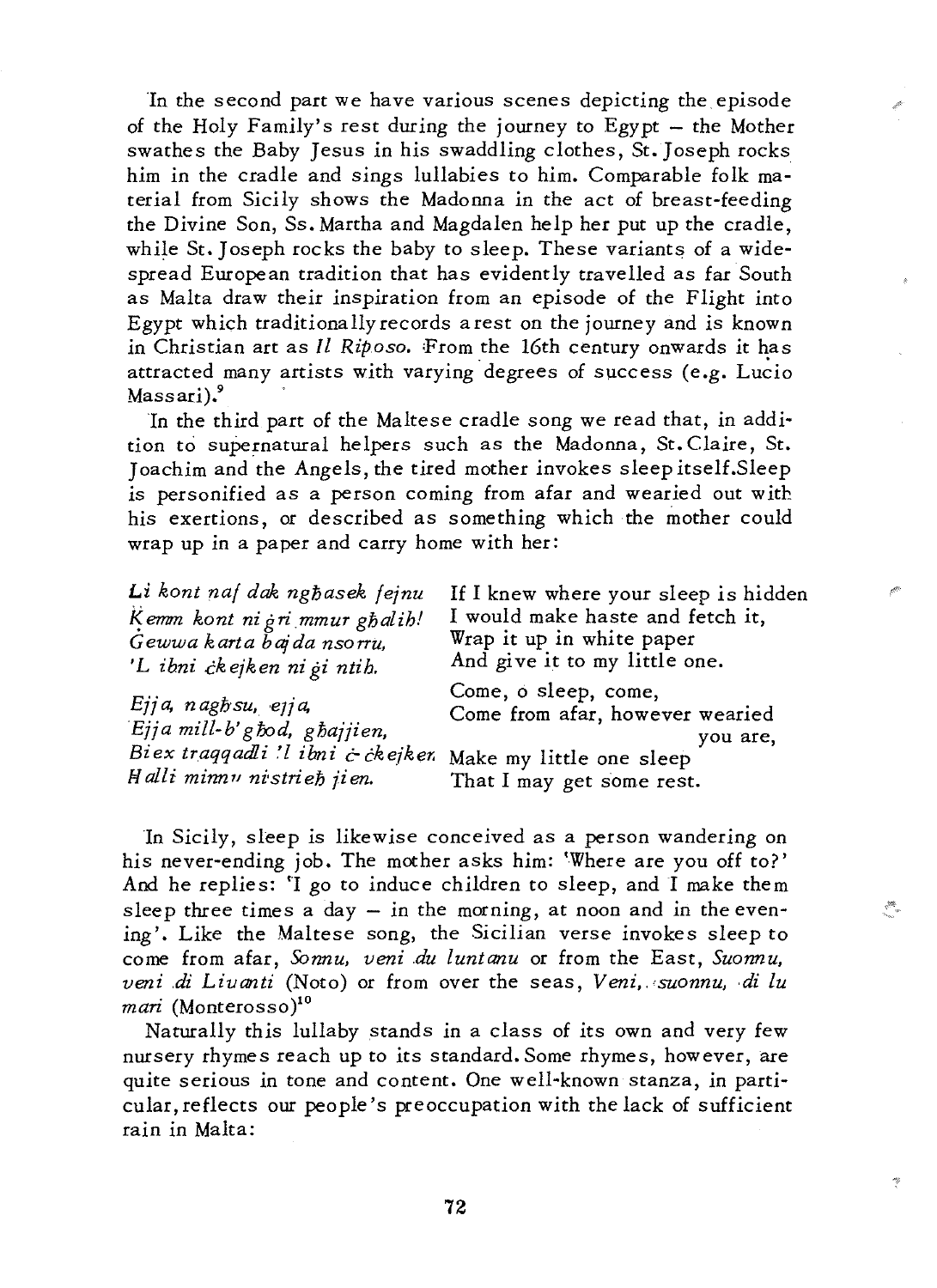*Aghmel, xita, aghmel* Rain, rain, rain Halli jinbet il- $\hbar$ axix, That the grass may grow, *Il-haxix intuh 'il-moghza* We shall give the grass to the goat *U l-moghia ttina l-halib* And the goat will give us milk; Ghandi nagh ga mmur nirghaha, I'll take out my sheep to graze Bis-suf taghha naghmel qmis. And I'll make me a shirt of her wool. (Luqa)

Incidentally, *this* presents a sharp contrast to the English nursery rhyme in which English children drive off rain far away to Spain:

> Rain, rain, go to Spain, Never show your face again.

or ,according to another variant:

Rain, rain, go away, Come again another day.<sup>11</sup>

Much closer in feeling are the Sicilian lines

Chiovi, chiovi, chiovi E la gatta fa l'ovi, E lu surci si marita Cu la cóppula di sita, ecc.  $(Termini)^{12}$ 

Simple morning and night prayers also form part of Maltese nurse ry literature. The following night prayer heard in various villages up to some years ago *is* an' example:

| Bambin ckejken ckejken,    | Little, little Child (Jesus)        |
|----------------------------|-------------------------------------|
| Kollok xama'u libien,      | Surrounded with candles and incense |
| Nirrikmanda ruħi 'l Alla   | I recommend my soul to God          |
| U l-b gija lil San Mikiel. | And everything else to St. Michael. |

A number of rhymes exemplify popular composition as a direct result of the introduction of education. They are humorous verses employing mostly mnemonic devices for ABC instruction or for the teaching of the numerals in the Italian or the English language. The following lines were quite popular up to the last War:

| $(i)$ $AB\dot{C}$              | ABC.                        |
|--------------------------------|-----------------------------|
| L-iskutella bil-kafè;          | The bowl is full of coffee; |
| Il-kikkra bil-plattina         | The cup and the saucer      |
| U s surmast ma jridx jaghtina. | And the teacher won't give  |
|                                | us any.                     |

(Tarxien)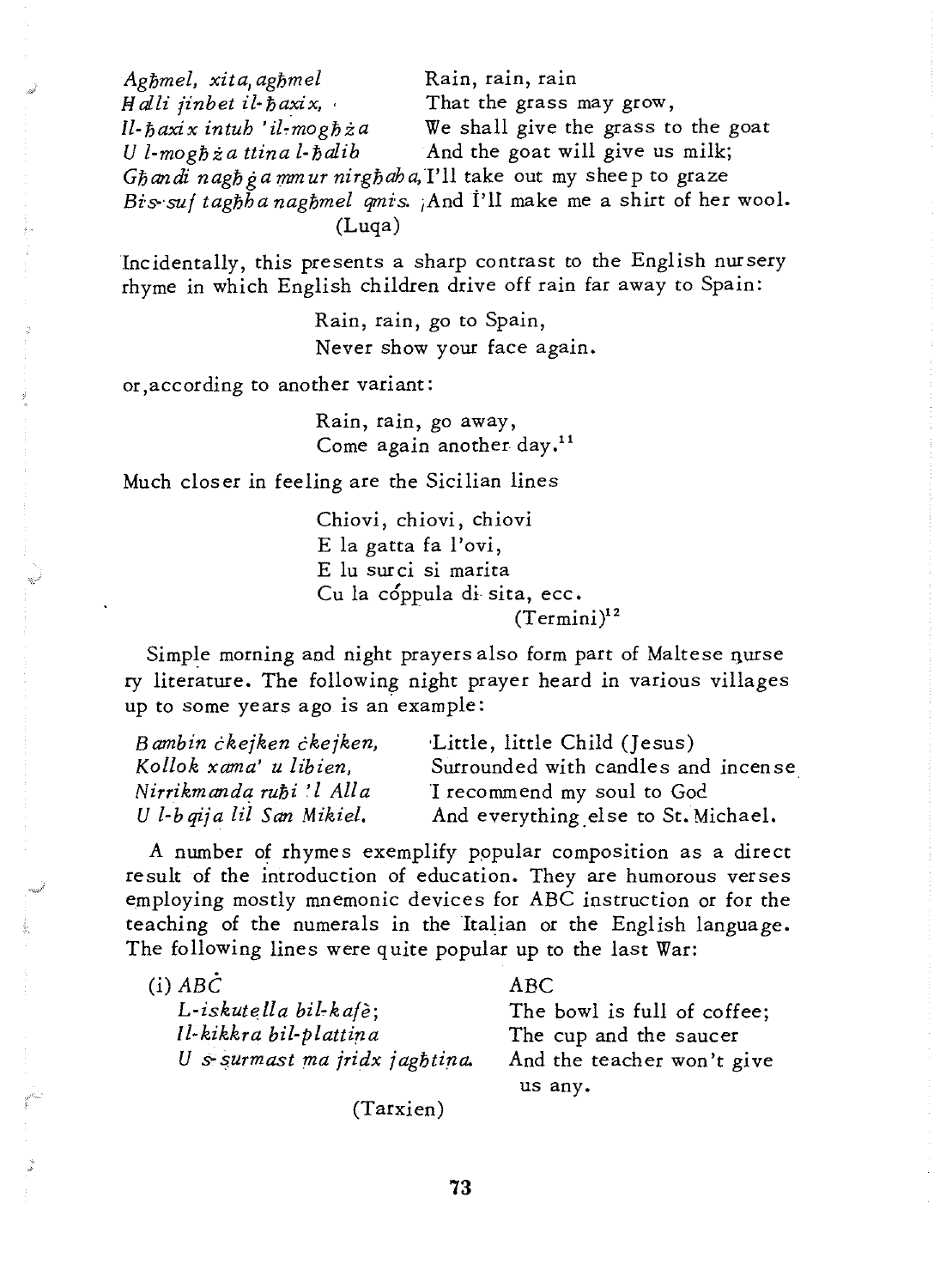| (ii) One $- ta'$ Dun Gwann,                               | One - belongs to Fr. John,                       |
|-----------------------------------------------------------|--------------------------------------------------|
| $Two - tal-Gvernatur.$                                    | Two - belongs to the Gover-                      |
|                                                           | nor,                                             |
| Three $- ta'$ Mari,                                       | Three - belongs to Mary,                         |
| Four $- t a'$ Vitor.                                      | Four - belongs to Victor,                        |
| Five $-$ wara x-xitwa jigi                                | Five - after winter summer                       |
| $s$ saif,                                                 | comes,                                           |
| $\text{Six} - \text{ward } l$ -g $\text{bound } i$ igi l- | $Six - after the hot weather$                    |
| frisk,                                                    | it gets cooler,                                  |
| Seven $- ta' Buleben$ ,                                   | Seven - belongs to Buleben<br>Estate,            |
| Eight $-$ t as sur Gejt,                                  | Eight $-$ belongs to Mr. Gae-<br>tano,           |
| Nine $- ta'$ Wied il-Ghain,                               | Nine - belongs to Wied il-<br>Ghajn (Marsascala) |
| Ten – naghtik daqqa u nixhtek<br>'l bemm                  | Ten - I'll strike you and push<br>you away.      |
| (Bormla)                                                  |                                                  |
|                                                           |                                                  |

The inclusion of numerals in English in the last-mentioned rhyme presupposes earlier ones based on Maltese numerals. In fact in 1946 the late Luret Cutajar passed on to me the text of the following verse which was quite common at Zebbug in his boyhood days:

| Zewg imwejsiet                                          | Two little pocket-knives,                    |
|---------------------------------------------------------|----------------------------------------------|
| Tlieta tliet ang li,                                    | Three are the angels,                        |
| Erba' vang eliet,                                       | Four are the gospels,                        |
| Hamsa hames pjagi,                                      | Five are the wounds (of Christ<br>crucified) |
| Sitta quddisiet,                                        | Six masses said,                             |
| Sebgha sagramenti,                                      | Seven are the sacraments,                    |
| Tmienja erwieh,                                         | Eight are the souls,                         |
| Disgha disa' kori,                                      | Nine are the angels' choir,                  |
| Ghaxar kmandamenti,                                     | Ten are the commandments,                    |
| Hdax-il appostlu,                                       | Eleven are the apostles,                     |
| Tnax-il artiklu                                         | Twelve are the articles (of the<br>Creed)    |
| Tlett ax-il benediktu                                   | Thirteen are the blessings                   |
| Erbatax il kelma                                        | Fourteen are the words                       |
| Li hargu minn fomm Alla nnifsu. uttered by God Himself. |                                              |

However altered and incoherent, these lines form a link in the chain of a well known tradition known as The Twelve Words of Truth which is found widespread all over Italy and in various European and other countries. The Maltese version has no mention of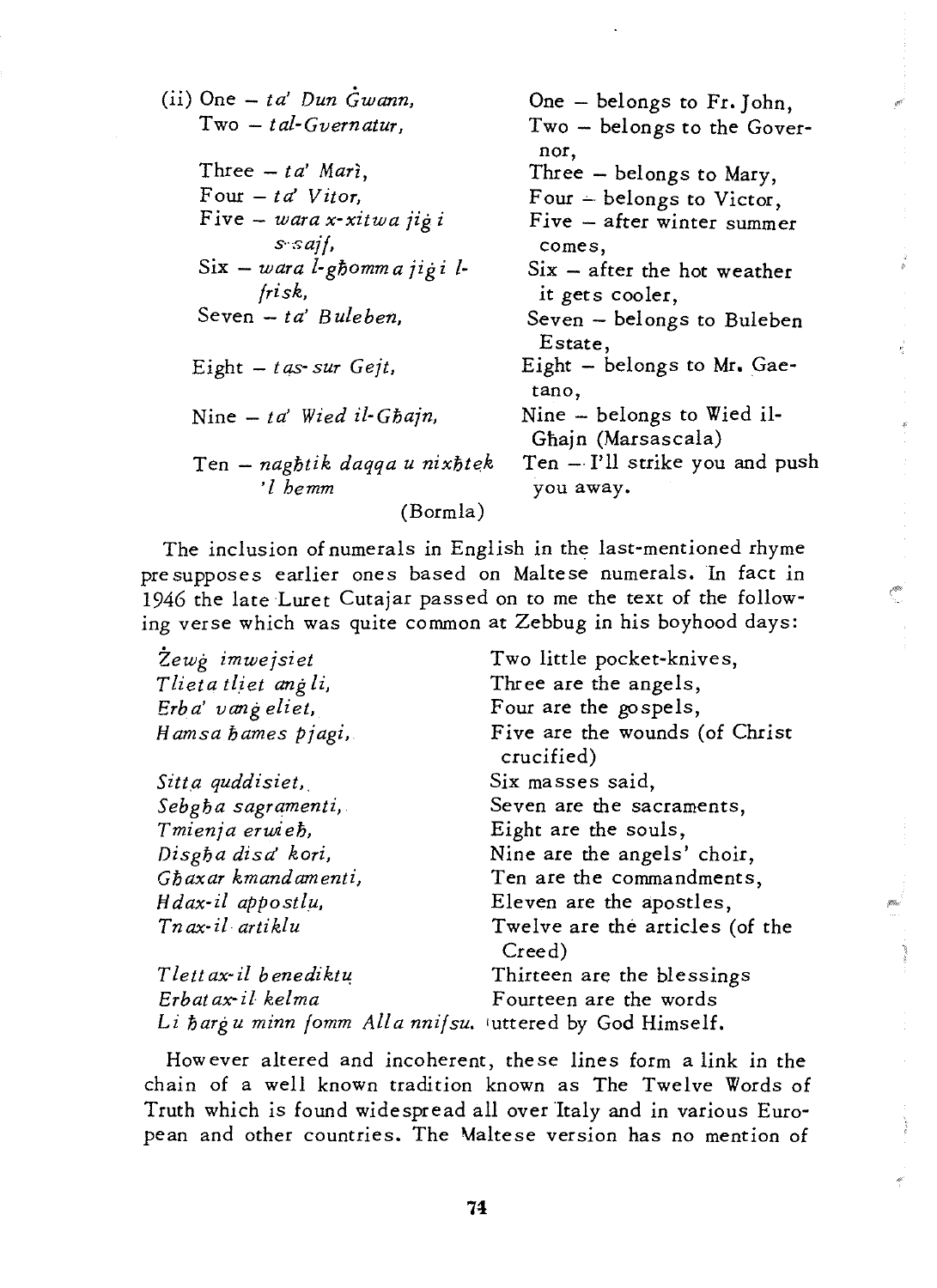the first numeral *wiehed,* 'One', which refers to God in extant European texts, and it is the only one running up *to,* the number fourteen. Nevertheless, the text runs close enough to the versions from Sicily (Messina), Italy (Abruzzi, Cosenza, Basilicata), Portugal (prov. do Alemtejo) and Spain (Andalucia), which were published in 1882-1884, and in 1925-1932 to justify the general conclusion that the local composition follows the main current of the European tradition.<sup>13</sup>

One may add that A. Van Gennep give's a French rhyme containing, *inter alia*, the following lines corresponding to the Maltese ones:

> Un, est Dieu le Père ... Quatre, sont les quatre Evangelistes... Dix, sont les dix commandements de Dieu...<sup>14</sup>

R.M; Dawkins also mentions a Greek treatise by Anastasios Levides *'in* the language spoken in Cappadocia' containing some mediaeval songs, among them 'a creed arranged by numbers: God is one; Second is the Virgin; Three *is* the Trinity; Four are the Gospels, and so on down to Twelve are the Apostles'.<sup>15</sup>

Schoolchildren react instinctively against any form of authority. Quite a few songs about teachers are being created all the time, showing the inventive powers of the schoolchild. The following are a few examples recollected from my early school life at Tarxien. I am sure readers can add substantially from memory to this kind of rhyme text:

*Il-Miss Tanti, ddo1, q il-landi* Miss Tanti beats upon the tin vessels *Fuq .il-bejt tqz-ziju Ganni.'* On the roof of Uncle John.

The following quatrain, while describing the child's joy at the expectation of a'holiday, reflects the folk's comment on the use of night caps by the schoolmaster and of forks and knives by the headmistress:

| Ghada m'ghandniex skola,      | Tomorrow we won't go to school,          |
|-------------------------------|------------------------------------------|
| Is-surmastru bil-barjola;     | The schoolmaster has his nightcap<br>on: |
| Is-sinjor a purcinella        | The headmistress looks like a clown      |
| Kemm taf tiekol bil-furketta! | How well she can eat using the           |
|                               | fork!                                    |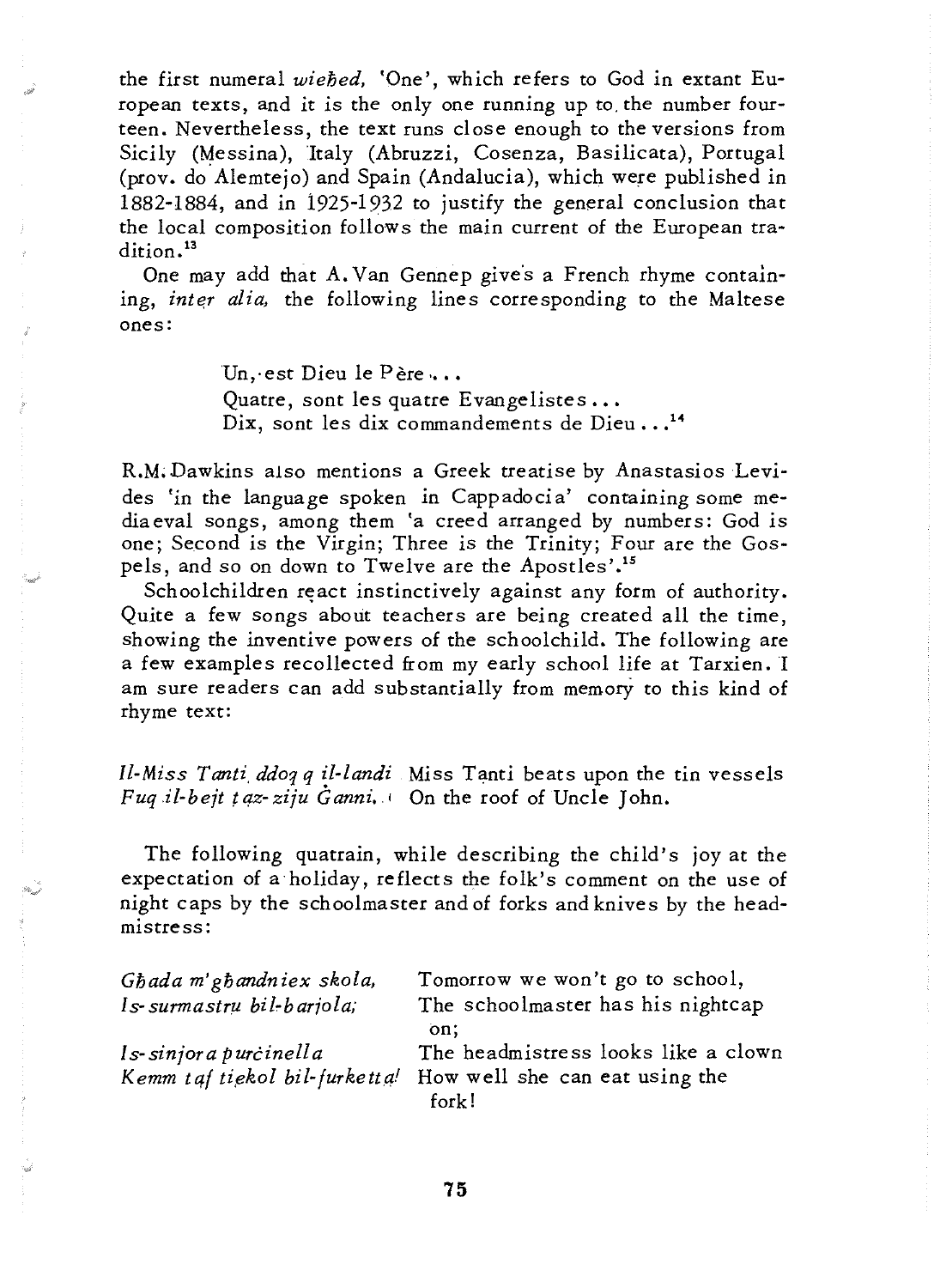The following is another example of schoolchild composition in this style:

| Calleja hobz a nejja,     | Calleja - unbaked loaf,                                        |
|---------------------------|----------------------------------------------------------------|
|                           | Gibli s-siggu w oq gbod bdejja; Get a chair and sit beside me; |
| Gibli l-pinna u l-klamar  | Get me pen and ink                                             |
| Ha npingilek rasta' hmar. | And I'll paint you an ass's head.                              |

The Opies assert that the child's delight in the coincidence of sound is nowhere more apparent than in the pleasure he takes in tongue-twisters.16 A few Maltese examples are enough to illustrate this kind of rhyme that still shows signs of vitality and tends to endure for generations:

- (i) *Qa/as tal-qasab imdendel mas-saqa/* (Tarxien and Birgu)
- (ii) *Hawha hamra mhawla fil-hamrija hamra fil-hawt ta' Hal Ghargfiur* (Tarxien and Birgu)
- (iii) *Xbin, gfJid lil xbintek li xbint ,xbintek gfiandha tilla* (Birgu)
- (iv) *Dari ran tara lira •* •• *tara lira tara re* (Qormi)
- (v) *Platt luq pIatt, platt tafjt platt* (Tarxien)
- (vi) *Toni tqni tirza, tqlIi tani tina tqjtu tu;tq* (Tarxien)

The art of riddling, at one time indulged in by adults of all classes and looked upon as an accomplishment. of royalty in biblical times, has nowadays survived mostly among children. A 'true' riddle is a composition in which some creature or object is described in an intentionally obscure manner, the solution fitting all the characteristics of the description in the question, and usually resolving a paradox.17 The following examples come to mind straightaway: Q.

| Hawn hag a:                                     | A riddle:                                               |
|-------------------------------------------------|---------------------------------------------------------|
|                                                 | Dejjem timxi rasha'l isfel. Always walks on its head.   |
|                                                 | $(Bir\ z\ ebb)$ (Solution: A nail in your boot)         |
| $Hag\ a\ mobj\ a\ g\ a$ : Me riddle, me riddle: |                                                         |
|                                                 | Akt ar ma tiekol minnba The more you eat (take) from it |
| Akt ar tikber.                                  | The bigger it gets.                                     |
| (Tarxien)                                       | (Solution: a hole in the ground)                        |

The descriptions which the rhyming riddles give of their solutions are usually phrased highly imaginatively in terms of something else. Thus, a bed is seen as a person who gets tired at night and rests all day (*bil-lejl ghajjiena/bi nhar mistrieha*); the sky is a basket full of pears (roses) which, when turned upside down, will not fall(kannestru bil-lang as(mimli ward)/wiccu 'l isfel ma jaqax); the clouds look like a bed sheet with patches but without any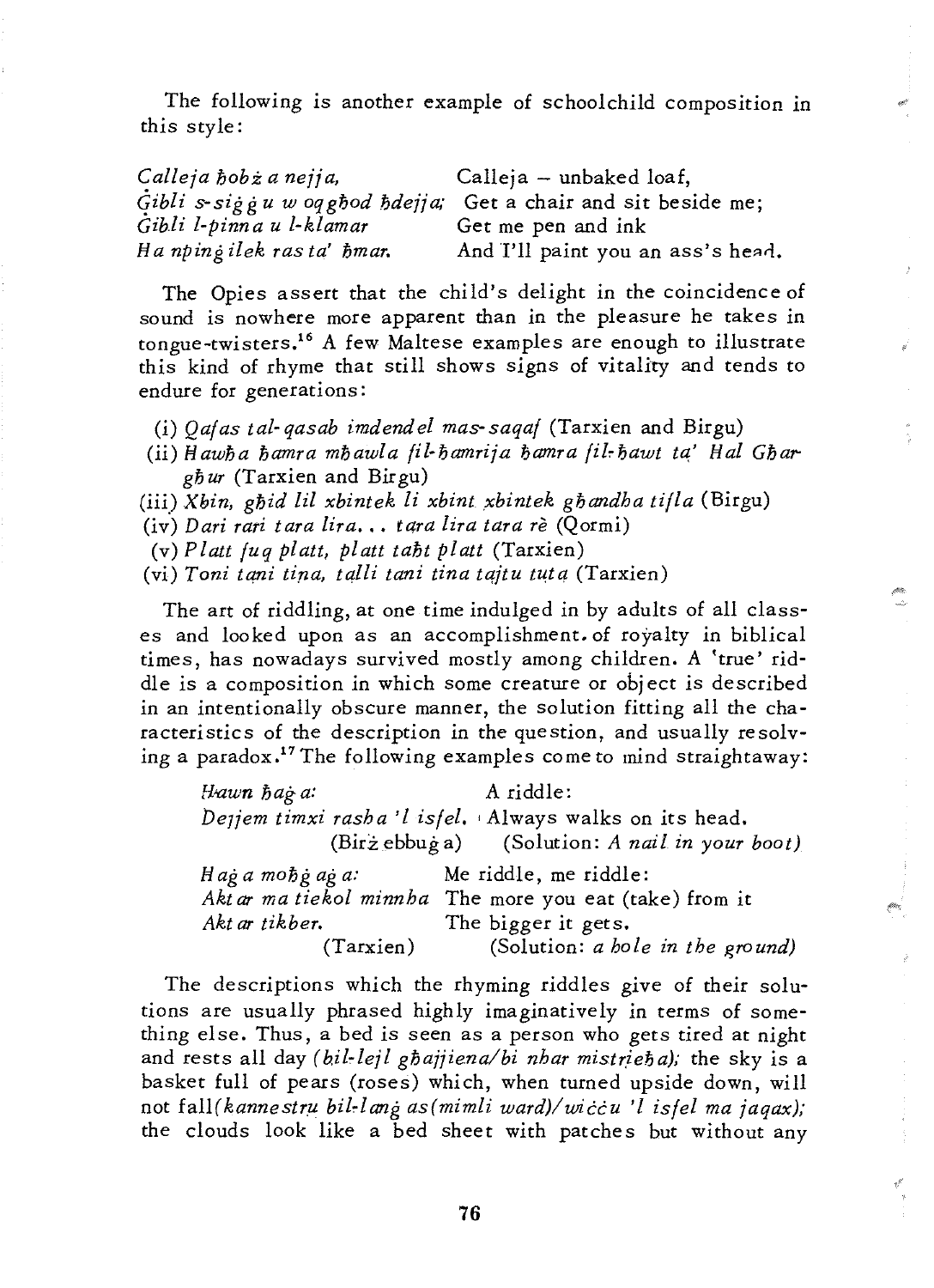threads *(liz ar imraqqa'/minghajr ponti u lanqas hajt)*; the sea is thought of as an old grumbler and as a garden without trees or flowers (xih gemgumi/gnien bla sig ar langas fjuri/jaghmel raghwa *bla sap un);* an onion *is* likened to a pretty white-faced girl wearing a pink dress who will make you cry if you ill-treat her *(libsti roia wicci bajdanilindum inbikkik/ sakemm idduml timmaltratt ani);* a cabbage *is* thought of as made up of numerous carpets set on top of each other, each more beautiful than the one before *it (iktar ma*  tnebhi tapiti/iktar issibhom sbieh). Such images are perhaps the fittest introduction to poetry that a child can have.<sup>18</sup>

Other verses awaken the child's sense of action and adventure. They may tell merely of some childish escapade:

| Ajma żagqi kemm tug aghni       | I've got a tummy ache         |
|---------------------------------|-------------------------------|
| Ghax kilt l-gheneb mhux misjur; | Through eating unripe grapes; |
| Iddendilt mal-kannizzata        | I hang to the vine trellis    |
| Qisni kelb tal-kacc atur.       | Like a sportsman's dog.       |
| (Luqa)                          |                               |

One comes across the *motif* of trellis and grapes in various parts of Italy. A counting-out rhyme from Tuscany opens with the lines Sotto la pergola nasce l'uva/prima acerba e poi matura; the version from Abruzzo reads; sotto la pergola nasce l'uva/prima cerva e po' *matura;* the Neapolitan corresponding verse *is Tengo 'na prevula d'uvalmeza acerva e mez' ammatwa;* in Sicily the word *luna,* 'moon' has substituted the word  $uva - a$  sure sign, according to Pitre, that the rhyme was imported into *Sicily* from nearby Italy.19

Maltese children *still* recite the misadventures of the boy Ferdinand, who Was baptized by the doctor to spite the priest:

| Darba kien bawn tifel          | There was a little boy            |
|--------------------------------|-----------------------------------|
| Kien jismu Ferdinandu          | Whose name was Ferdinand,         |
| Il-qassis ma riedx igh amm du, | The priest wouldn't baptize him   |
| Gh amm du t-t abi h            | So the doctor baptized him        |
| B'inkejja tal-gassis;          | To spite the priest;              |
| Tela' fug il-bejt              | He went up on the roof            |
| Beda jgbajjat 'il taż-żejt;    | And called the oil-seller;        |
| Niz el fil-kantina             | He went down to the cellar        |
| Beda jghajjat daqs xadina.     | And began to shout like a monkey. |
| (Luqa, Tarxien)                |                                   |

It *is* interesting to note how children have adapted this rhyme, substituting an international folk hero for the boy Ferdinand. In the early 30's Charlie Chaplin had everywhere become one of the chief figures of the 20th century juvenile mvthology, and in these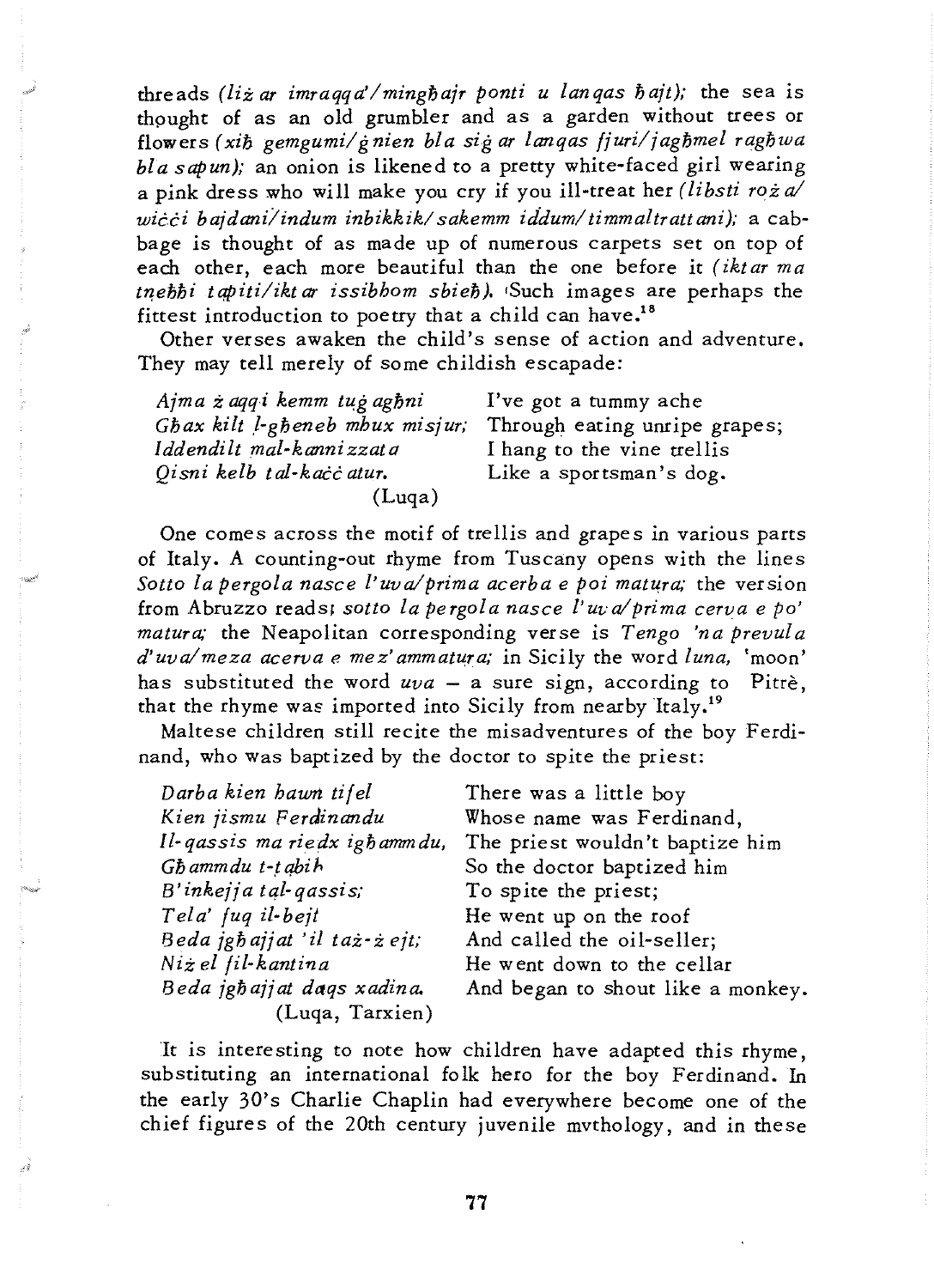islands the sad waif, jauntily swinging his cane, wearing a seedy cutaway jacket, baggy trousers, huge out-turned boots, a dilapidated bowler hat and a tooth-brush moustache made such an impact on the mind of Malta's younger generation that he immediately found himself enshrined in popular children's rhyme. I clearly recall the words which were current among the twelve-year olds in those days:

| One day                        |
|--------------------------------|
| Charlie Chaplin kien ghaddej;  |
| Kien ghaddej minn Strada Rjali |
| Beda jkisser il-fanali;        |
| Tellghuh fuq il-bejt,          |
| Beda jgbajjat lil taz-zejt;    |
| Tellghuh fil-gallarija         |
| Beda įgbajį at dags tarbija,   |
| Hadub fil-katalett             |
| Beda jagbeż dags mulett.       |
| (Paola)                        |

One day

Charlie Chaplin was passing by; li He was walking up Kingsway Smashing all the street lamps; They took him up on the roof, He called out to the oil-seller; They took him to the balcony He began to cry like a baby; They placed him on a litter He jumped up like a mullet.

With this compare the English rhymes:

| (i)  | Charlie Chaplin washing up<br>Broke a saucer and a cup;                                     |
|------|---------------------------------------------------------------------------------------------|
|      | How much did they cost?                                                                     |
| (ii) | One, two, three, four,<br>Charlie Chaplin went to war,<br>He taught the ladies how to dance |
|      | And this is what he taught them                                                             |
|      | Salute to the King,                                                                         |
|      | And bow to the Queen,                                                                       |
|      | And turn your back                                                                          |
|      | On the Kaiserine. <sup>20</sup>                                                             |

I give one further example of a simple rhyme that links our *little*  island with the mainstream of a widespread tradition. Readers are no doubt familiar with the giant's awe-inspiring rhyme in the fairytale book:

> fee, fo, fi, fum! I smell the blood of an Englishman. Be he alive or be he dead I'll have his bones to make my bread.

In Maltese folk-tales it is the old woman to whom the young man has shown some kindness who uses the following rhyme: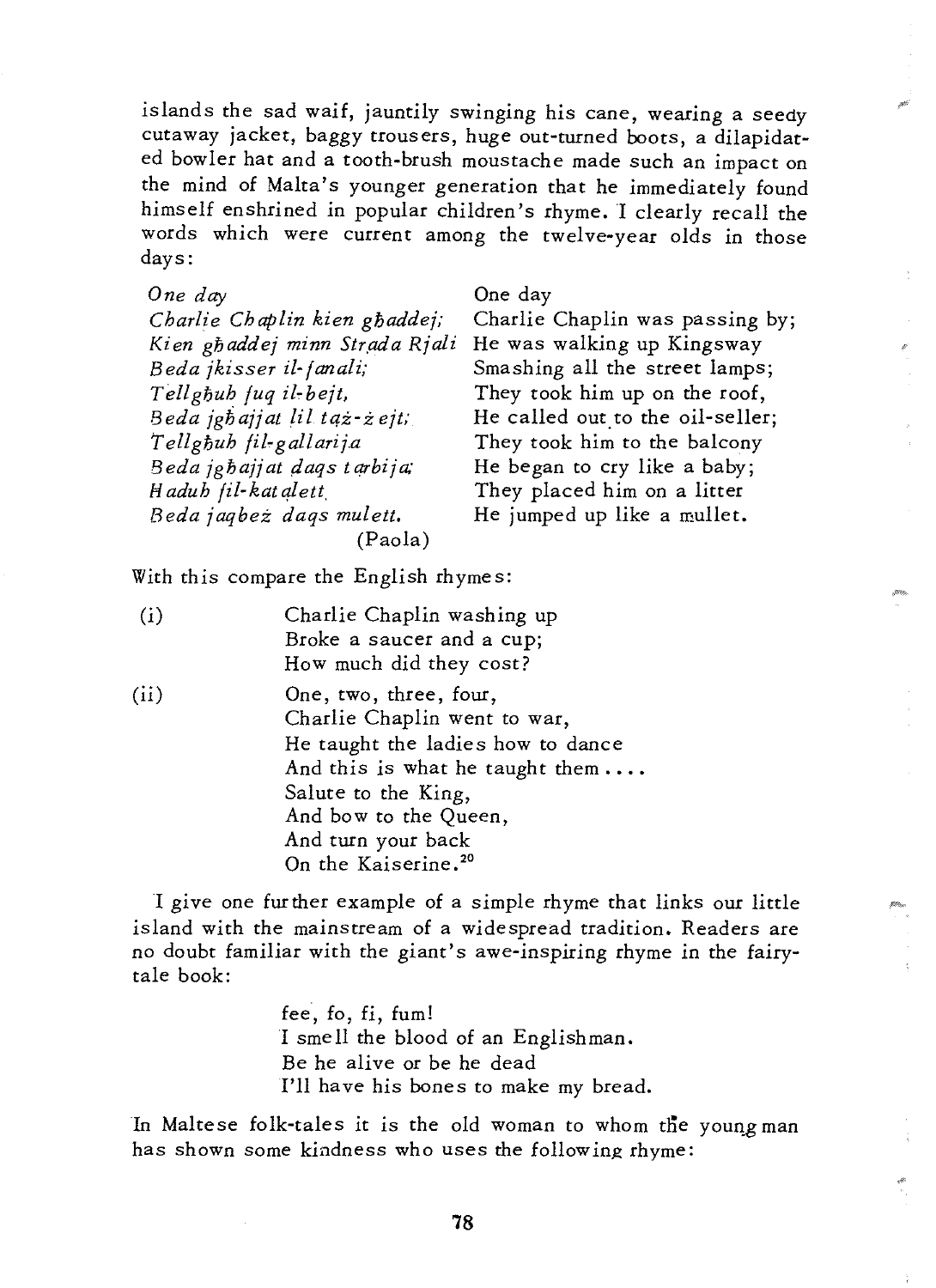*Li s-sliem ma kienx qabel il-kliem* Had you not saluted me before you spoke to me *Kont nibilgbek belgba* I would have swallowed you up *lng errgbek g ergba* Digested you<br>Unizirgbek z ergba<sup>21</sup> And buried (li And buried *(lit.* **sown**) you.

Now this links up with the lines heard by Fr. Magri on Mount Lebanon in the early years of this century:

| Lewle salàmek                    | Had you not saluted me before                 |
|----------------------------------|-----------------------------------------------|
| Ma sabaq kelamek you spoke to me |                                               |
|                                  | Kont nfass' fsek int I would have crushed you |
| $U$ ghadamek                     | And your bones.                               |

Very close to the Maltese welcome greeting are the words uttered by the *gbul* (ogre) in Dr. Legey's Moroccan Tales (xxiv, p. 105):

| Koûn ma slàmek sbeq slàmi,        | Had not your greeting preced-<br>ed mine                 |
|-----------------------------------|----------------------------------------------------------|
| ndir lhamek fi dorma,             | I would have made a mouthful<br>of your flesh,           |
| ou demek fi jorma,                | A throatful of your blood                                |
| ou 'azamek nterkonhoum bin snâni. | And I would have crushed your<br>bones between my teeth. |

And now we pass on to children's games and their rhymes. It is well known that in some games children employ a special formula instead of the usual counting of fingers opened by the players. The leader repeats the rhyme as he points at the players in turn, one accented syllable to each child, and the child on whom the last word falls is the one chosen to take a part different from that of the rest.<sup>22</sup> These formulas, though often gibberish, have recognisable metrical shape. One of them, heard at Tarxien, runs as follows:

|                             | Kemm trid bombi biex tispara How many shells do you require  |
|-----------------------------|--------------------------------------------------------------|
| Il-kanun ta' Birkirkara?    | To fire the cannon of Birkirkara?                            |
| $- Ix$ -xadina fuq il-mejda | - The monkey is on the table                                 |
|                             | Qieghda tiekol platt kawlata Eating a plateful of meat soup. |

Apart from counting-out rhymes, however, rhymes often accompany the play to add zest to the game. While turning round and round in a ring, children say: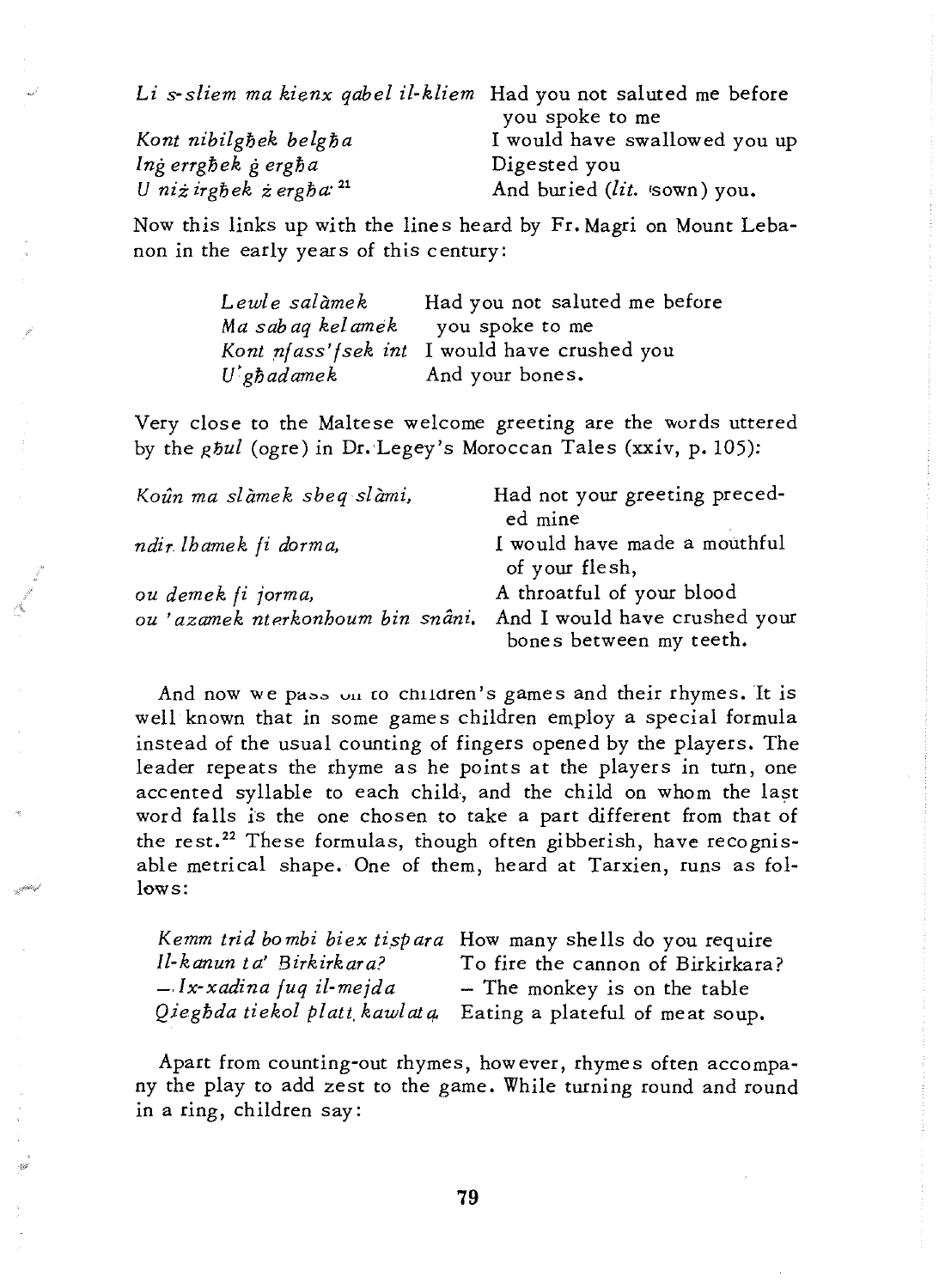| Dawra durella,              | Tiny little circle              |
|-----------------------------|---------------------------------|
| Qasba ż ag arella!          | A yard (lit. length) of ribbon! |
| Hijal-abbatija              | My brother at the orphanage     |
| Bil-maktur t al-must axija, | With a crepe handkerchief;      |
| $A$ xx a'                   | Axxa!                           |
| Missieri mastrudaxxa!       | My father is a carpenter!       |
| (Tarxien)                   |                                 |

This is one of the most popular nursery games - the song which instantly rises from the lips of small children whenever they join hands in a circle. With this compare the English version:

> Ring-a-ring 0' roses, A pocket full of posies, A-tishoo'! A-tishoo! We all fall down. $^{23}$

The corresponding rhyme from Sicily goes like this:

Rota rutedda, Lu pani a fedda a fedda, La missa sunò, L'ancilu calò, E calò a dinucchiuni. Quantu è beddu lu Signuri! Ole !24

Some games are in dialogue form in which the players may participate. One we 11 known rhyme is the following:

| Baqrambù                                  | Bagrambù                                   |
|-------------------------------------------|--------------------------------------------|
| Bil-kalzetta u biż-żarbun!                | Wearing your shoes and stock-<br>ings      |
| X'kilt illum?                             | What did you eat today?                    |
| , Kejla ful.                              | $-$ A measure of beans.                    |
| Xi xrobt fuqha?                           | What did you have after it?                |
| $-$ Bajda friska.                         | $-$ A fresh egg.                           |
| Mela ghaddi gewwa                         | Come inside then                           |
| W itla' $fug$ ,                           | And go upstairs,                           |
| Ar' tkissirli l-friskatur,                | But mind you don't break the<br>basin,     |
| $G$ <i>hax mbux tieghi - tas-sinjur</i> ; | Because it's not mine but the<br>master's; |
| (Tarxien, Birgu)                          |                                            |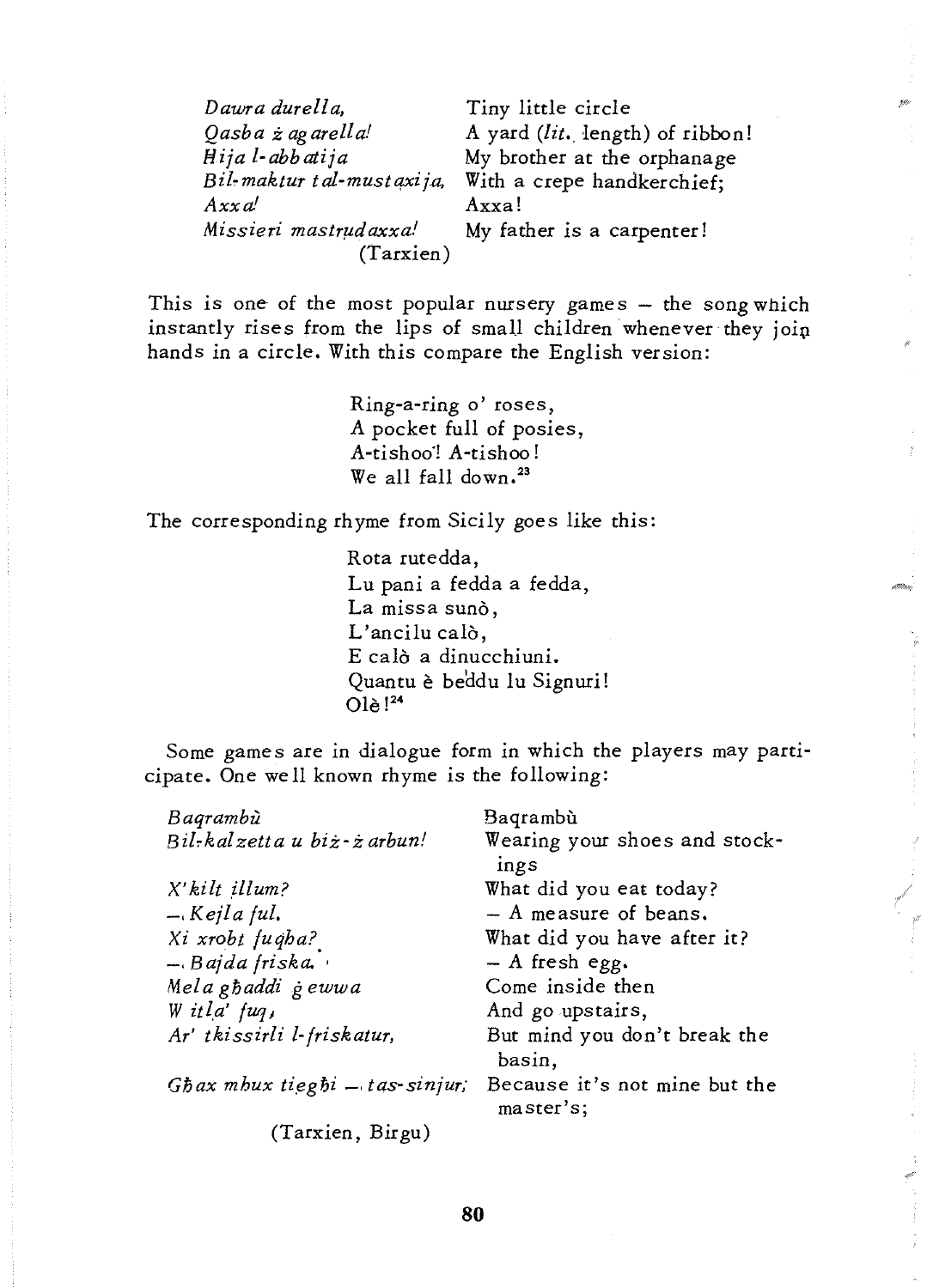Not so well known is the following version heard at Birkirkara during the last War:

| Tat-tila tula!                               | You of the long cloth,             |
|----------------------------------------------|------------------------------------|
| X'kilt il-lejla?                             | What did you have for supper?      |
| $-$ Hob $\dot{z}$ u $\dot{z}$ bejna.         | $-$ (A piece of) bread and cheese. |
| Minn fug?                                    | And after it?                      |
| - Terz ilma.                                 | $- A$ measure of water.            |
| Minn isfel?                                  | And then?                          |
| - Terz inbid.                                | $-$ A measure of wine.             |
| Ghandek xi kelb jinbah? Is your dog barking? |                                    |
| $-G\hbar$ andi: Wu! Wu!                      | $-$ Yes: Wu! Wu!                   |

These apparently nonsense rhymes assume importance as the vehicle for the transmission of a vestige of cultural contact when one realises the direct relationship between the Maltese lines and the following 'rengaine populaire' from Lebanon given in 1928 by Feghali:

|                            | W'ain ként el-bârha Where were you yesterday? |
|----------------------------|-----------------------------------------------|
| 'end 'ebte sâlba           | At my sister Salha's house.                   |
| 'aš ta 'mtak               | What did she give you to eat?                 |
| gébnè mâlha. <sup>25</sup> | Salted cheese.                                |

The best known dialogue rhyme is perhaps that associated with the game known as *Tal-Paxxatore* or, from its opening line, *In giro in giro ngella.* I am sure most readers remember it from their childhood days, so I am not repeating the words here. Instead, I shall call attention to the fact that, in substance, the *Paxxatore* or Ambassador (Ambasciatore) who praises the love-sick knight and helps him in his quest for a wife fulfils exactly the same function of the *1iuttab* or marriage-broker in ancient Maltese marriage customs. The Ambassador's game has been found in Italy, Albania, Spain, Portugal, and France; in Sicily a particular version of it was confined mostly to private schools up to the turn of the century.<sup>26</sup> It links up these islands with a widespread European tradition of chivalrous customs.

We have described, with illustrations of comparable material from a Mediterranean or European context, the main types and characteristics of children's rhymes in Malta. There remains to say something about the way in which this mini-literary form may exercise some effect on the developing imagination of the young. By and large, these rhymes stimulate the child's powers of observation. The magic jingle of an opening verse such as *Indi*, indo/ *digli digli ndo* is immediately followed by three lines conjuring up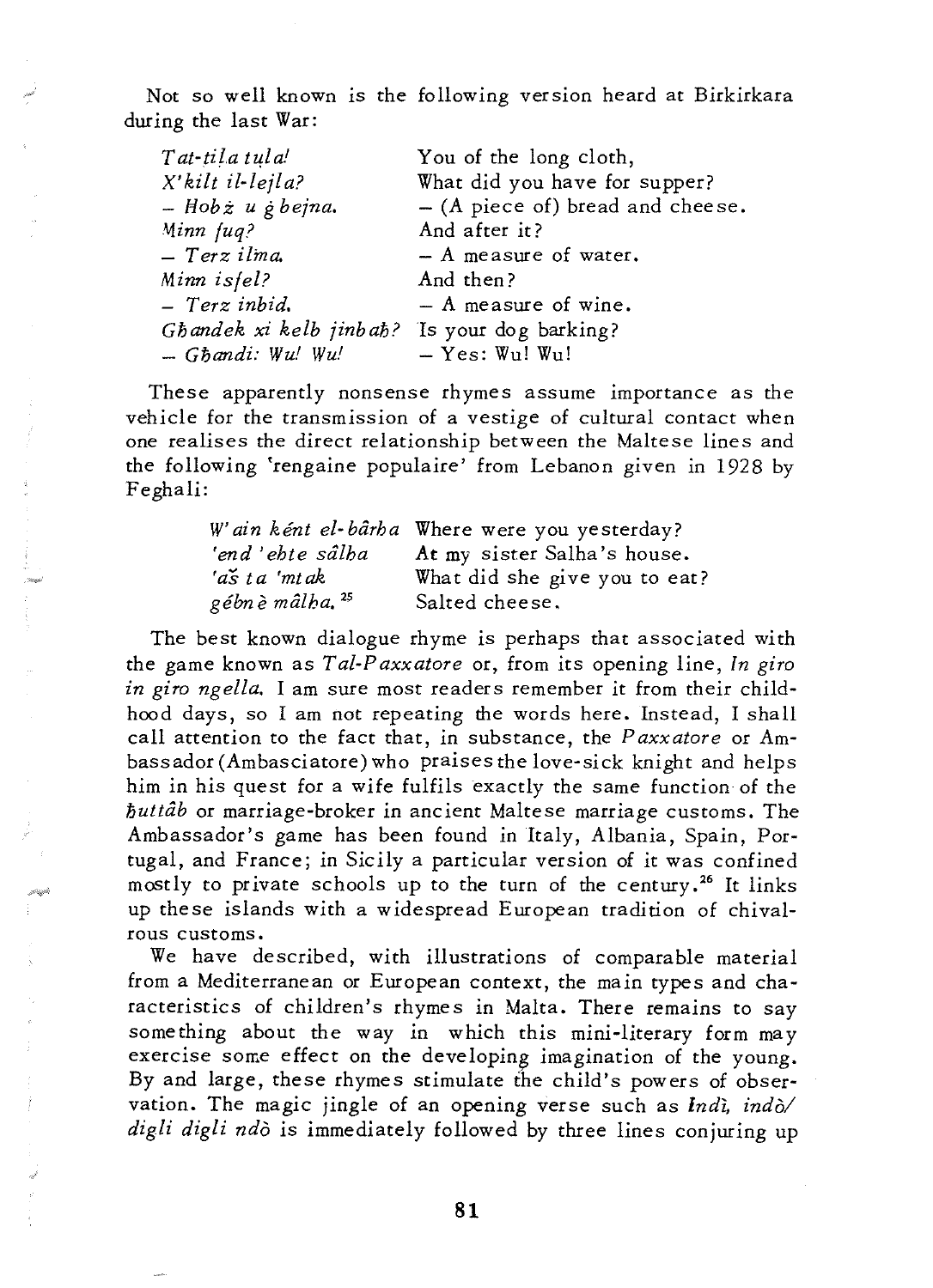a household scene wherein a white dress with a heavy frill *{libsa bada bil-pantò*) is being washed, ironed and delivered - an oldstyle service on an individual basis common enough before the days of our present dry-cleaning establishments:

| Indi, indò,                   | Indí, indò,                          |
|-------------------------------|--------------------------------------|
| Digli digli ndò               | Digli digli ndò                      |
| Lib sa bajda bil-pantò;       | A white dress with a frill;          |
| Nabsilbielek, ng baddibielek, | I shall wash it and iron it for you, |
| Nibghathielek ma' Vitor.      | And Victor will deliver it to you.   |
| (Birkirkara)                  |                                      |

From an analysis of Maltese rhymes collected so far, one can say that there are no fanciful flights of the imagination that are completely removed from reality. The images are in some way or other linked to everyday scenes and occurrences which, however, mean quite a lot to the child and open up magic vistas for his enquiring mind. In one particular version of a well-known rhyme, imagination grows rife and although sone lines sound rather illogical they help to build up the general sense of wonder so dear to the child:

| Pizzi pizzi kanna                | Pizzi pizzi kanna                   |
|----------------------------------|-------------------------------------|
| Dolores ta' Sant'Anna            | Dolores of St. Anne                 |
| Sant' Ann a t al-Murina          | St. Anne of the Marina              |
| Habba l-bicca l-pellegrina;      | A grain for a cape's length;        |
| Il-berritta hamra hamra          | A red red cap                       |
| $Bil$ -bukkett tal-gizimin;      | With a jasmine posy;                |
| Gejja mara minn Haż-Zab-<br>b ar | A woman is coming from Zabbar       |
| $Bil$ -geż wira u bil-fardal;    | Wearing a kilt and a pinafore;      |
| Eppeipija eppeipò!               | Eppejpija eppejpò!                  |
| Xoxxa lavanda                    | Smell the perfume                   |
| Spara kanun                      | Fire the gun                        |
| Balla fejn tmur?                 | Where does the ball go?             |
| Tmur il-Lubjana                  | It goes to Ljubljana                |
| Taqta' pezza Indiana;            | And cuts a length of Indian fabric; |
| Tmur il-Buskett                  | It goes to Buskett                  |
| Taqli l-bajd u z-zalzetti.       | And fries sausages and eggs;        |
| Eppejpija epjejb!                | Eppejpija eppejpò!                  |
| Bell a kaxxa giggifò!            | A fine box of fireworks!            |
| Mgharef (dghajsa) tal-fidda      | Spoons (a boat) of silver           |
| $B$ andi era tal- $b$ arir;      | And a silk flag;                    |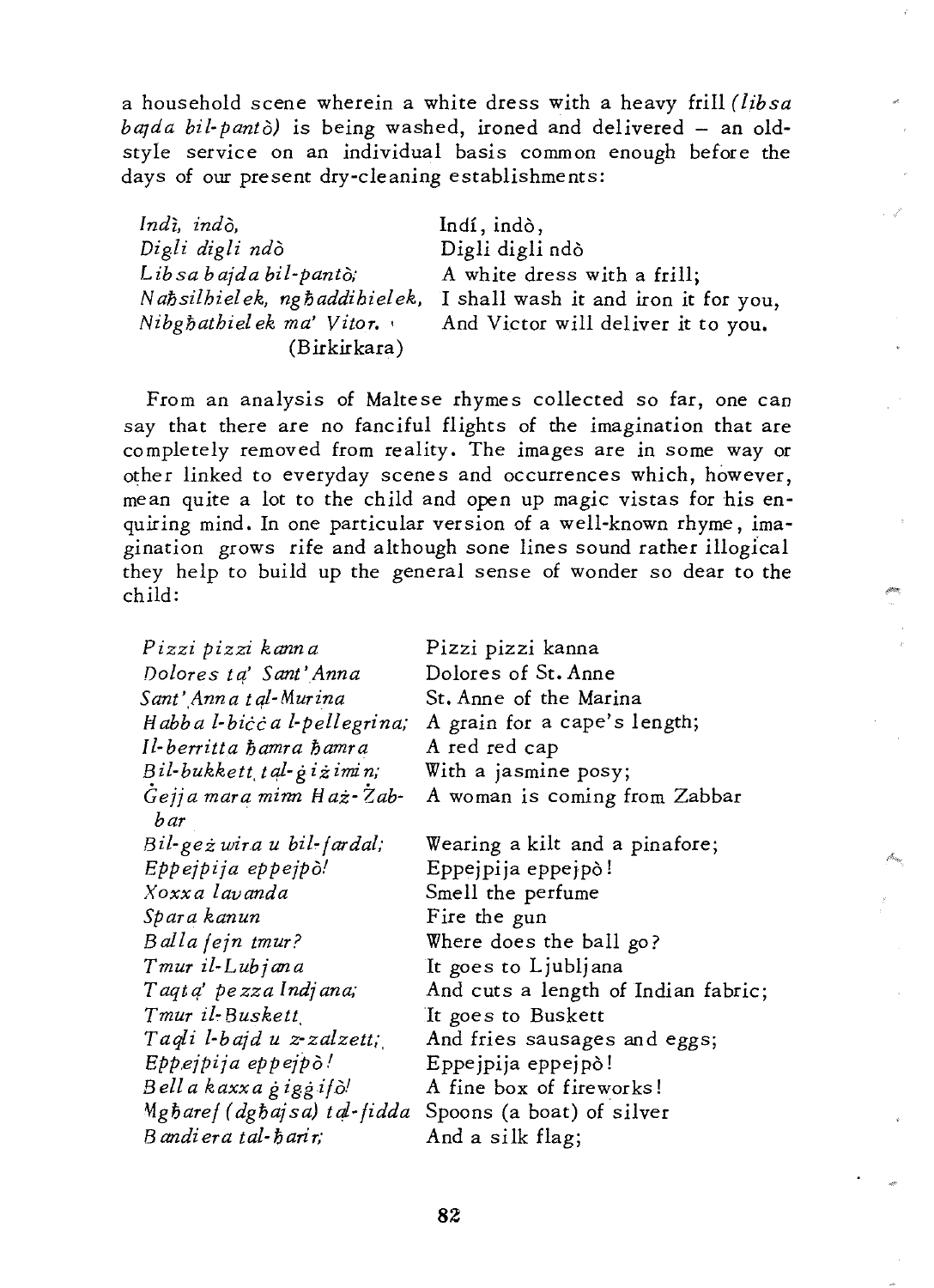Ixtrilu bicc a qubb ajd *ItTT,lagMielu, bellaghhielu Habbatlli rasu mal-hajt*  :Birkirkara)

Buy him some nougat Make him eat *it*  And strike his head against the wall.

The first line of the Maltese rhyme may have some relationship to Neapolitan *Pizzu, pizzu, pizzuluni,* or, in Pomigliano d'Arco, one of the provinces of Naples *Pizza, pizza, pizzipogne,* and Calabrian *Piz-pizzinguda,* 'not to mention a possible link with *cannella* and *Manna* in the following four lines from Palermo:

> Pisa pisella A culuri di cannella, Canne lla accussi fina Di santa Marina ...<sup>27</sup>

Finally, in an, mteresting note on this game in the December, 1976 issue of *Il-Malti*. 'Kilin' mentions that Francisco Gomez de Quevedo in his brilliant picaresque novel 'Vida de Buscon Publos' (1626) (Part 11, Chap. V) describes how the innkeeper's daughter played the game *Pizpirigana* in much the same way as Maltese children play *pizzi pizzi kanna,* reciting the following rhyme:

| Pizpirigaña                   | Pizpirigana                                          |
|-------------------------------|------------------------------------------------------|
| Mata la araña                 | Kill the spider                                      |
| Un cochinito                  | A little pig                                         |
| Muy peladito                  | With plucked bristles                                |
| 'quien lo peló?               | Who plucked his bristles?                            |
| La picara vieja               | The mischievous hag                                  |
| Que está en el rin-<br>$\sin$ | Who sits in the corner                               |
| Alza la mano                  | Raise your hand                                      |
|                               | Que te pica el gallo And the cock will nibble at you |
| Un moñito azul                | A blue bow of ribbon                                 |
| Y otro colorado               | And another coloured one.                            |

The rhymes we have been speaking about, whether of the nursery or playground type, may be either said or sung. By their very nature they were destined to be recited, not written down, let alone translated or preserved in print. And yet, unless they are collected in book form and suitably studied, preferably within a Mediterranean context, they are liable to disappear like so many other floating traditions that pass out of sight - and out of mind. Their claim for serious attention by the scholar has been forcefully endorsed by Arnold Van Gennep: *'Aussi l' etude de ces formulettes n'est-elle*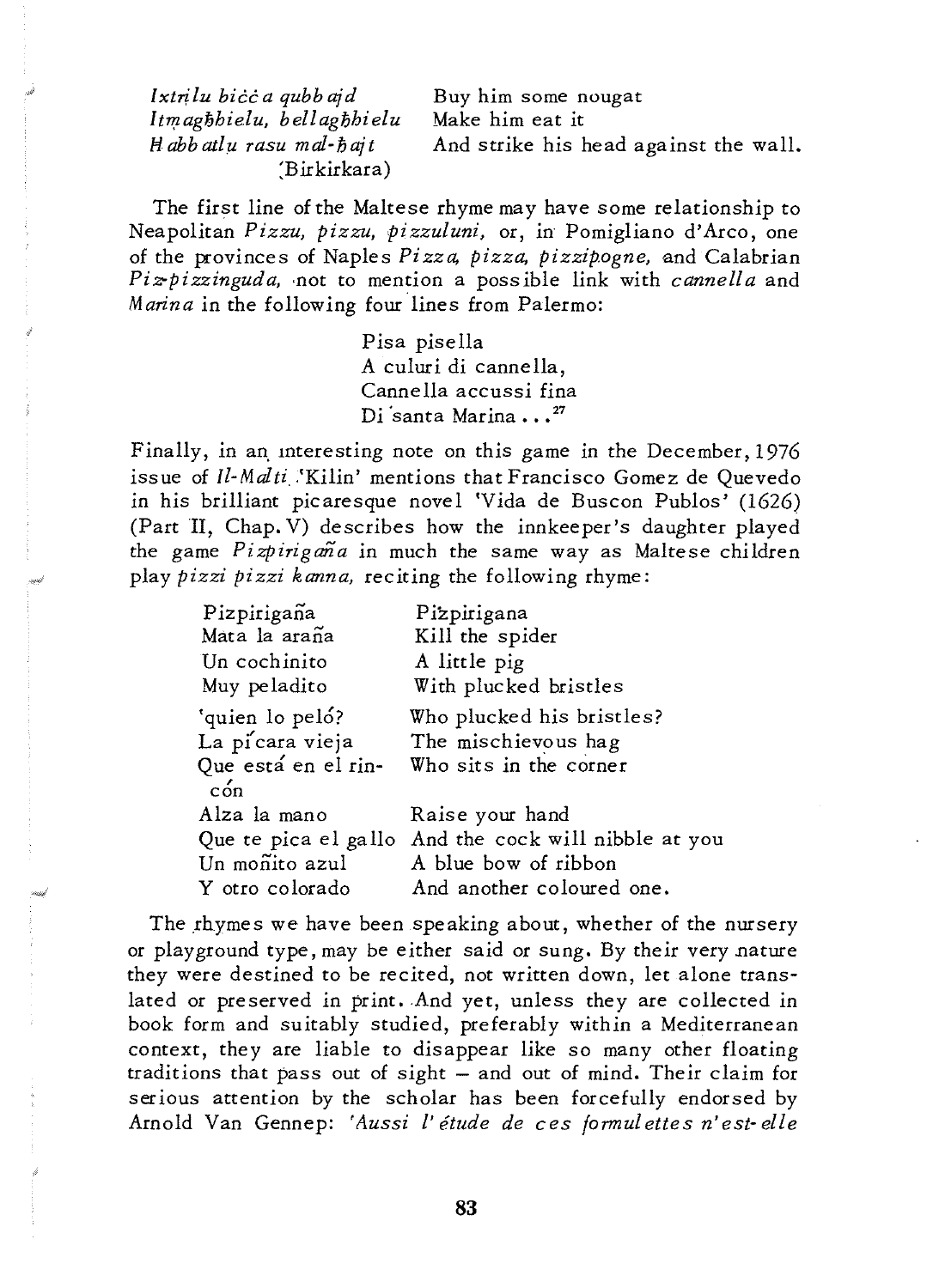*pas, comme tant de gens l'imaginent, une amusette indigne d'un sa*vant; mais c'est une voie detourneé, presque la seule que nous possedions, pour étudier le mecanisme de la formation de la mémoire *et de la personalite enfantines'.* <sup>28</sup>

There is a sort of magic about children's rhymes that makes one cherish the recollections of babyhood and childhood. But it is als( something more than that. As the reviewer of *The Oxford Dictionary of Nursery Rhymes* put it in the 'Times Literary Supplement' of November 9, 1951: 'it is the something which seems to have gone out of present-day poetry: the singing quality, the music, the irresponsibility, the lilt, the memorability. Never mind if the words make nonsense: they are evocative, and they cannot be forgotten... whatever their origin, whatever their age, whatever their authorship, that. is the tribute that no one can deny them. They stretch back not only into the past, but also forwards into the future'.

With these thoughts I hope we will all be in a position to treat this humble form of literature with sympathy and understanding.

<sup>1</sup> OPIE, Iona and Peter, eds., *The Oxford Dictionary of Nursery Rhymes*. Oxford, Clarendon Press, 1951, p. vii.

<sup>2</sup> OPIE, Iona and Peter, eds., *The Lore and Language of Schoolchildren*. Oxford, Clarendon Press, 1960, p.1.

<sup>3</sup> STUMME, H., *Maltesische Studien*. Leipzig, 1904 - B. Ghanjiet n. 22-23, 25-26,34, 37-39 - pp. 65-67; PRECA, A., *Malta Cananea,* 1904; pp. 297-342, 393; MAGRI, M., *X'igliid il.Malti ..* . 1925, p.157.

<sup>4</sup> CASSAR PULLICINO, G., 'Ghana u Taqbil it-Tfal', in *Leben il-Malti*, Ghadd 206-208, April-Gunju 1948, pp. 33-66. On September 15, 1948 Circular No. 39/48 issued by the Assistant Director of Education drew the attention of teachers to this study '... which should prove very helpful ... in connection with the teaching of Maltese songs and ballads'.

<sup>5</sup> PITRE, G., *Giuochi fanciulleschi siciliani*. Palermo, 1 883, p. 48.

<sup>6</sup>KELLNER, L., *Nursery Rhymes.* Leipzig, 1917, pp.39, 45; also OPIE, I. and P., eds., *Oxford Dictionary of Nursery Rhymes*. 1951, p. 196.

7BoNELLI, L., *Saggi del folklore, dell'isola di Malta"* Palermo, 1895. Some other stanzas, collected by A. Cremona, appeared in *Il-Malti.* 1931, For a fuller treatment of this lullaby see G. CASSAR PULLICINO, \*Tahnin u Ghana tan-Nieqa', in *Lehen il-Malti*. *XIX, 1949*, pp.107-127, and JOSEPH CASSAR PULLICINO et MICHELINE GALLEY, Femmes de Malte dans les chants traditionnels. Paris, Editions du Centre National de Recherche Scientifique (CNRS), L 981, pp. 21-55.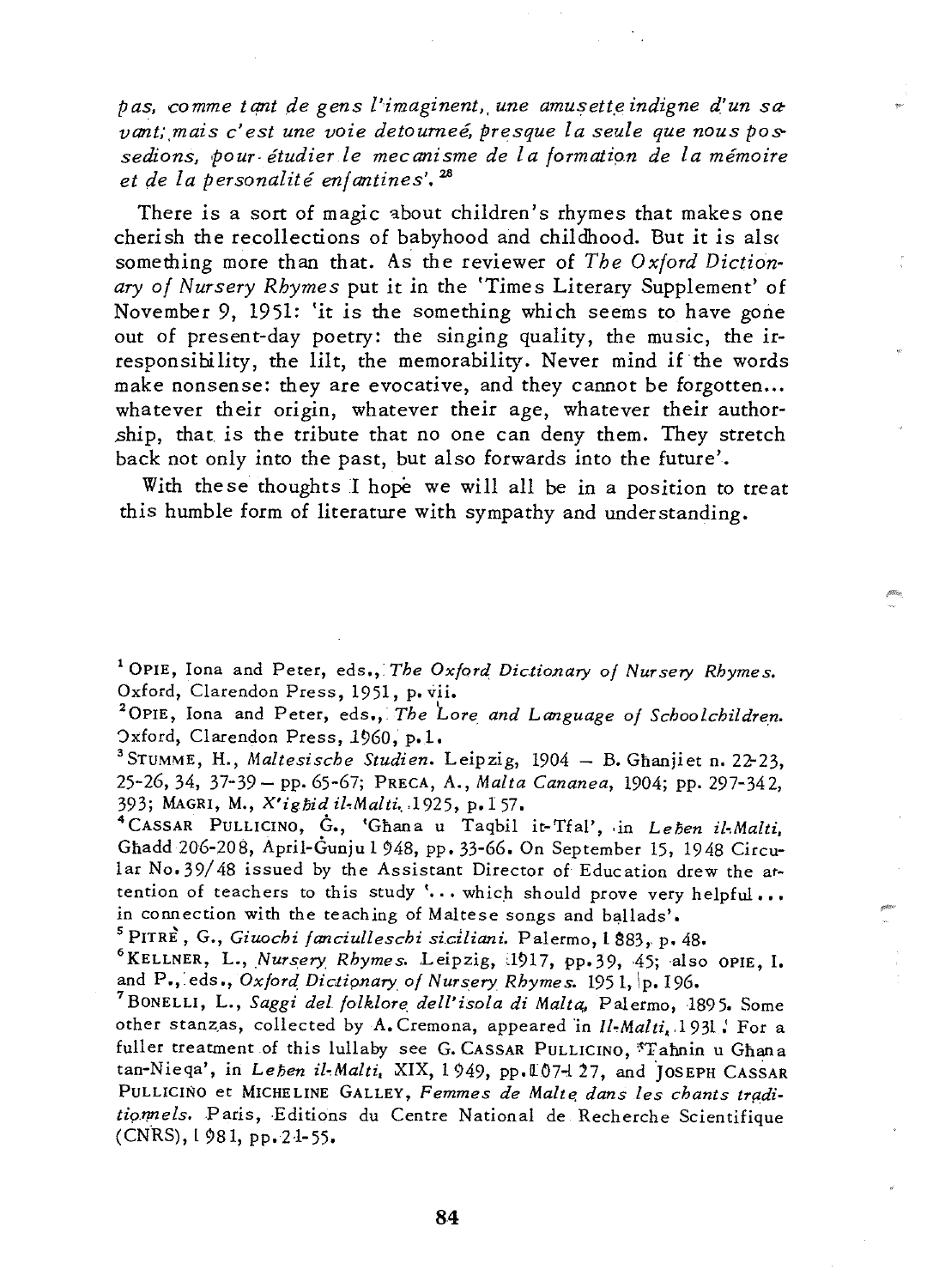<sup>8</sup> MARTINENGO-CESARESCO, C., *Essays in the Study of Folksongs*. Everyman's, No. 673, s.d., p. 233.

<sup>9</sup> JAMESON, Mrs., *Legends of the Madonna as represented in the Fine Arts*. London, 1891, pp.240-1.

10 NASELLI, Carmelina, *Saggio suU e ninne-nanne siciliane.* Catania, 1948, pp.24, 80.

11 OPIE, **I.** and P., eds., *The Oxford Dictionary of Nursery Rhymes.1951*  pp.360-1.

12S0RRENTO, L., *L'isola del sole.* Milano, s.d., p. 378.

13CANNJZZARO, T., 'Le dodici parole della verita, in *Archivio per* 10 *stud*io delle tradizioni popolari, Vol. 1, 1882, pp. 416-423; FINAMORE, Gennaro, 'Le dudece parole de la vereta', tradizione popolare abruzzese', *op. cit.,*  Vol. II, 1883, pp. 97-99; PIRES, Antonio Thomaz, 'As doze palavras dictas e retornadas na tradição portugueza', *ibid.*, pp.100-103; 'La doce palabras torneadas en la tradicion espanola', *ibid.,* ,pp. 104-106; WESSELOFSKY, Alessandro, 'Le dodici parole della verità', *ibid*, pp. 227-230; RAMM, Axel, 'Le dodici parole della verità nella Svezia', *op. cit...* Vol. III, 1884, pp.60-64; GALLO DI CARLO, Gaetano, 'Una nuova variante delle dodici parole dell a verita' ,in *II Folklore Ita/iano,* Anno Primo, Giugno-Settembre, 1925, pp. 187-190; CAPUTO, Maria, 'Le dodici parole della verità secondo una variante cosentina', op. cit., Anno Settimo, Luglio-Dicembre, 1932, pp. 298-302. Some explanation is called for in comparing these various texts: (i) one cannot expect complete accuracy in the religious connotation attributed by the folk to the numerals, and (ii) the people's interpretation may vary from one country to another. As regards the number two, some European versions (Basilicata, Spain, Portugal and Sweden) relate it to the two tables carried by. Moses containing the words of the Covenant. In its present corrupt form, the word *mwejsiet* pf the Maltese text might possibly still retain some link with Mose, 'Moses'. The three 'angels' of the Maltese verse appear as'Ratriarchs' in Italy (Abruzzi, Basilicata), Spain ana Sweden, and as 'p,ersons of the Trinity' in Cosenza and Portugal. In most countries, number four refers to the evangelists, number five to the five wounds of the crucified Christ; number seven is equated with the sacraments and number ten with the commandments.

With regard to number six, the 'masses' of the iocal text may link up, however remotely, with the 'burning candles' or 'lamps' of the versions from Abruzzi, Basilicata, and Spain. Coming to number eight, the explanation of 'eight souls' current in Malta has its counterpart in the Abruzzi as 'aleme ggiuste' and in Cosenza as 'animi giusti'. The association of number nine with 'angels' is close to the 'angelic choirs' mentioned in the Abruzzi, Cosenza, Spain and Sweden. Both in Malta and in the Abruzzi the number eleven refers to 'the apostles', who re-appear in Sweden as 'disciples'. Curiously enough, number twelve in Malta is equated with the twelve articles of the Apostles' Creed, whereas in the Abruzzi, Cosenza, Basilicata, Portugal, Spain and Sweden the reference is to the twelve Apostles. Malta is one of the few countries where the rhyme is extended beyond the number twelve. The thirteen 'blessings' of the local verse to a

**85**